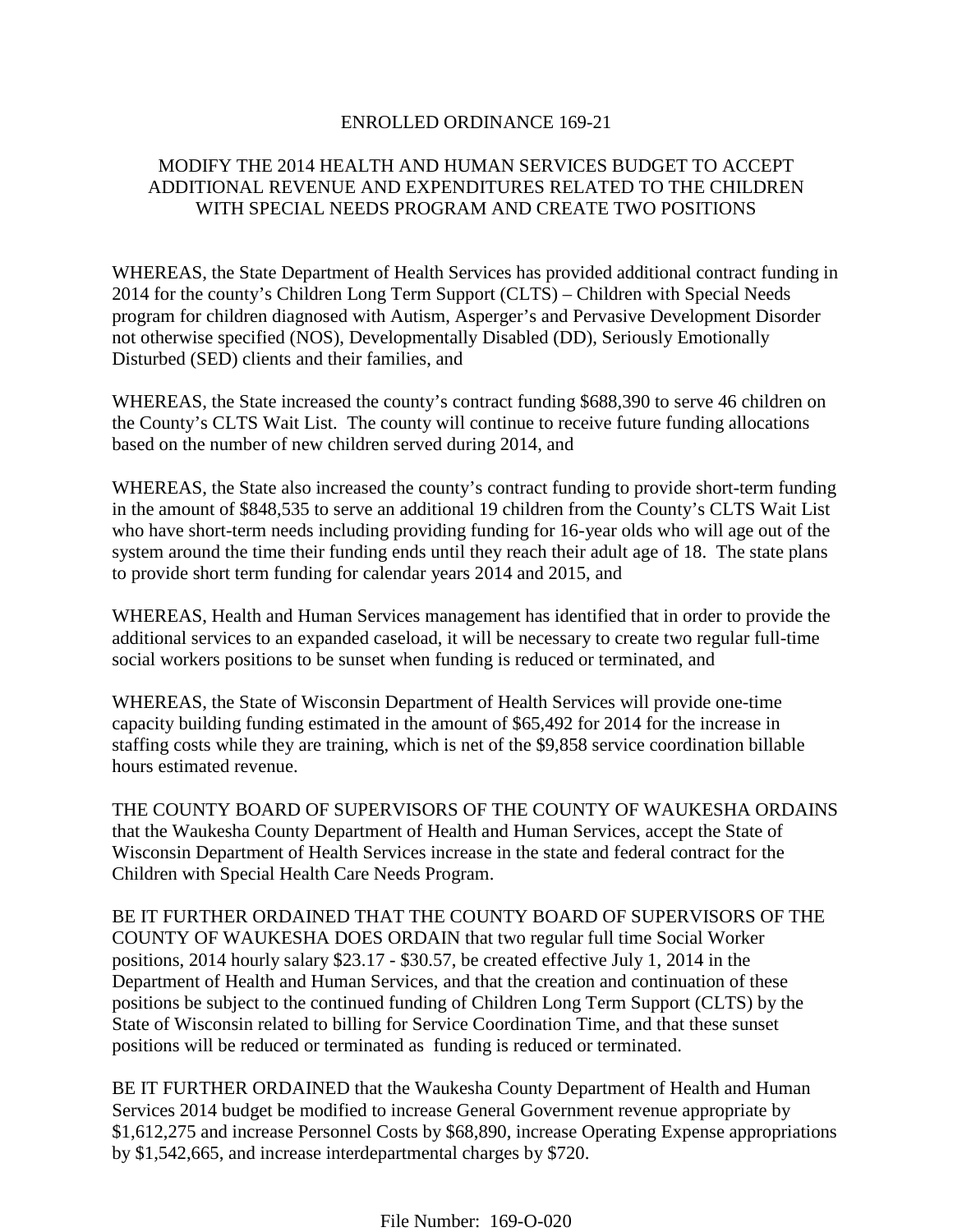# FISCAL NOTE

## MODIFY THE 2014 HEALTH AND HUMAN SERVICES BUDGET TO ACCEPT ADDITIONAL REVENUE AND EXPENDITURES RELATED TO THE CHILDREN WITH SPECIAL NEEDS PROGRAM AND CREATE TWO POSITIONS

This ordinance authorizes the Waukesha County Department of Health and Human Services (HHS) Children with Special Needs program to accept and appropriate \$1,536,925 of additional funding being provided from the State of Wisconsin Department of Health Services to serve additional children with long term support needs. A portion of this increase (\$688,390) will continue in future years to fund new children on the caseload. The remaining \$845,535 is short term funding for two years to fund new children on the waitlist and children who will age out of the system when funding ends.

In order to manage the increased caseload (46 long term and 19 short-term), Health and Human Services (HHS) management has determined that additional positions are necessary. This ordinance authorizes the creation of 2.0 FTE Social Worker positions, with an effective date of July 1, 2014. The positions are projected to generate approximately \$9,858 of revenue from billable hours in 2014, once the personnel are trained. The ordinance appropriates fee revenue of \$9,858 and State Stop Gap Funding of \$65,492 to fund \$68,890 of personnel costs for the period of July through December 2014, \$5,740 for computer equipment and mileage costs, and \$720 for telephone charges. The ordinance identifies these sunset positions will be reduced or terminated as funding is reduced or terminated.

The full year cost impact of the positions is \$124,100. The Department will manage the 2015 projected year budget impact within the base budget resources including unfunding and or abolishing position(s) as necessary. The two positions are projected to generate approximately \$78,900 per year in client service coordination billable hours.

Linda Withouski

\_\_\_\_\_\_\_\_\_\_\_\_\_\_\_\_\_\_\_\_\_\_\_\_\_\_\_\_\_\_ Linda G. Witkowski Budget Manager

CD 05/07/14 BAJ #2014-00003541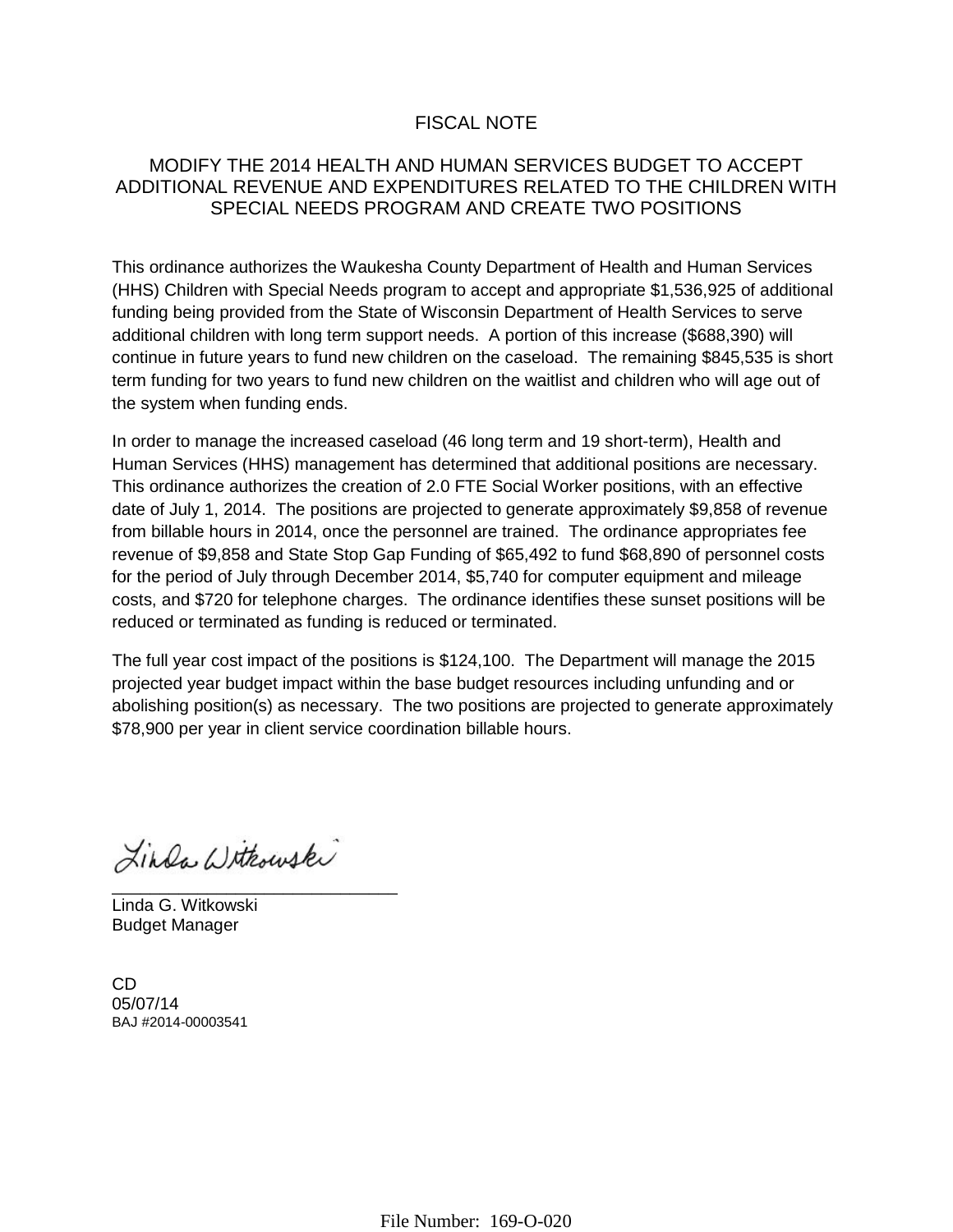## MODIFY THE 2014 HEALTH AND HUMAN SERVICES BUDGET TO ACCEPT ADDITIONAL REVENUE AND EXPENDITURES RELATED TO THE CHILDREN WITH SPECIAL NEEDS PROGRAM AND CREATE TWO POSITIONS

Presented by: Health & Approved by: Approved by: **Finance Committee** Human Services Committee Human Resources Committee anns O. Gilbert W. Yerke David D. Zimmermann, Chair James A. Heinrich, Chair Janel Michael A. Crowley Eric Highum **Richard Morris** Christine M. Howard Jennifer A. **Grant** Duane E. Paulson Larry Nelson hristine M. Howard Climps Pauline T. Jaske Schellinger Thomas .N Duane Larry Nelso **Steve Whittow** deremy liam√J. Zaborowski William J. Záborowski cremy Walz The foregoing legislation adopted by the County Board of Supervisors of Waukesha County, Wisconsin, was presented to the County Executive on:

Huttur laure Date:

The foregoing legislation adopted by the County Board of Supervisors of Waukesha County, Wisconsin, is hereby: Approved: Vetoed:

Date:

Daniel P. Vrakas, County Executive

169-O-020